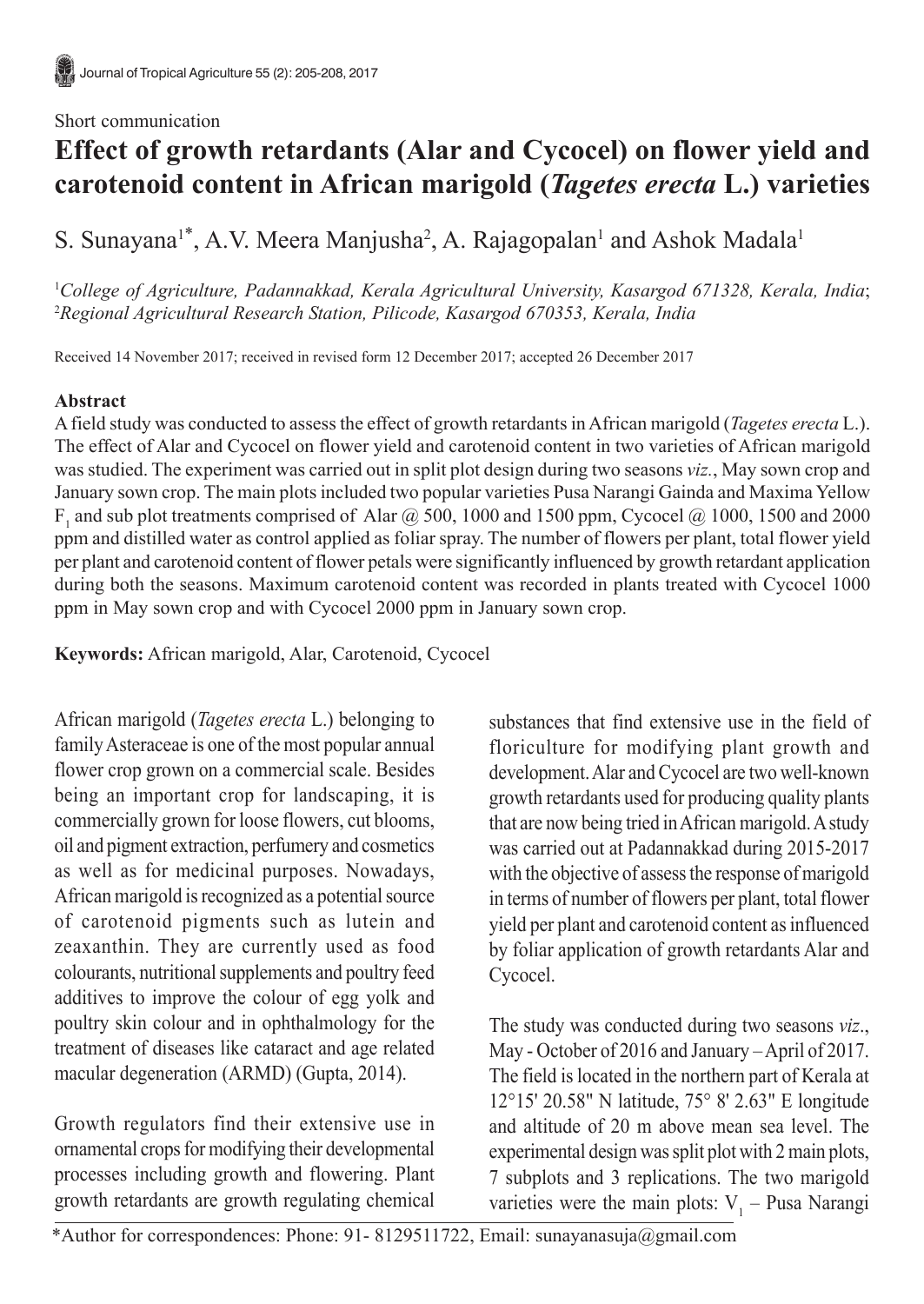Gainda and  $V_2$  – Maxima Yellow  $F_1$ . Their response to growth retardants was evaluated with subplot treatments *viz.*,  $C_1$ : Alar 500 ppm,  $C_2$ : Alar 1000 ppm,  $C<sub>3</sub>$ : Alar 1500 ppm,  $C<sub>4</sub>$ : Cycocel 1000 ppm,  $C_5$ : Cycocel 1500 ppm,  $C_6$ : Cycocel 2000 ppm and C<sub>2</sub>: Water spray (control). Pusa Narangi Gainda variety is a hybrid between Cracker Jack and Golden Jubilee and produces deep orange flowers with ruffled florets. The variety is widely used for loose flower production as well as in poultry industry, food, pharmaceutical and nutraceutical industries as it is rich in carotenoids. The variety, Maxima Yellow  $F_1$ , produces medium bushy type plants. Flowers are yellow in colour fully double petaled, very compact, 7.5 – 9 cm diameter. It is an all-round outstanding variety suitable for harvesting flowers and also as a pot plant.

The seedlings were transplanted to the main field, 30 days after germination, at a spacing of 30 x 30 cm. All fertilizers, farmyard manure and lime were given as basal dose as per Kerala Agricultural University, Package of Practices (2011) recommendation. The subplot treatments were applied as foliar spray at 30 days after transplanting. Planting was done on raised beds for May sown crop and for January sown crop, ridges and furrows were prepared and planting was done in furrows.

Observations on flowering and yield parameters and carotenoid content were recorded from five randomly selected and tagged plants per replication from each treatment. Total carotenoids were estimated by the method suggested by Arnon (1949). The data obtained were subjected to statistical analysis using OPSTAT software.

Data regarding number of flowers per plant, flower yield per plant and carotenoid content as influenced by varying concentrations of growth retardant treatments in African marigold varieties are presented hereunder.

On comparing the two main plot treatments (Table 1), Maxima Yellow  $F_1(V_2)$  recorded highest number of flowers per plant (46.50 and 34.44) and flower yield per plant (603.74 g and 279.40 g) during the first and second season respectively as compared to Pusa Narangi Gainda (V<sub>1</sub>). Pusa Narangi Gainda recorded maximum carotenoid content (25% more than Maxima Yellow F1) in flower petals (40.35 mg 1000  $g^{-1}$  and 74.28 mg 1000  $g^{-1}$  during the first and second season respectively). The orange colour of the variety may be attributed to the higher content of carotenoid pigment.

With respect to the different subplot treatments (Table 2), the yield parameters and carotenoid content of petals were significantly improved by the application of Alar and Cycocel at different concentrations. The foliar spray of Cycocel at 1000 ppm recorded significantly higher number of flowers per plant and total flower yield per plant (46.86 and 469.69 g during first season) and Cycocel at 2000 ppm (26.78 and 202.41 g during second season). The analysis of data showed that application of Alar and Cycocel had significant effect on carotenoid content of petals in African marigold varieties. Total flower yield per plant was on par treatments Cycocel 1000 ppm and Alar 1000 ppm during first season. During second season the total flowers yield was on par in treatments Cycocel 2000 ppm, Alar 1500 ppm, Cycocel 1500 ppm and Cycocel 1000 ppm.

| Main plot treatments                     | Number of flowers<br>per plant |       |        | Flower yield<br>per plant $(g)$                          | Carotenoid<br>$(mg 1000 g^{-1})$ |       |
|------------------------------------------|--------------------------------|-------|--------|----------------------------------------------------------|----------------------------------|-------|
|                                          | May sown                       |       |        | January sown May sown January sown May sown January sown |                                  |       |
| V <sub>1</sub> Pusa Narangi Gainda (PNG) | 32.26                          | 14.59 | 177.87 | 73 37                                                    | 40.35                            | 74.28 |
| $V,$ -Maxima Yellow $F, (MYF)$           | 46.50                          | 34.44 | 603.74 | 279.40                                                   | 32.57                            | 21.08 |
| SE m( $\pm$ )                            | 1.44                           | 1.27  | 22.41  | 12.49                                                    | 0.16                             | 3.65  |
| CD(0.05)                                 | 6.65                           | 5.87  | 103.81 | 57.86                                                    | 0.77                             | 16.94 |

*Table1.* Effect of main plot treatments (varieties) on flowering, yield and carotenoid content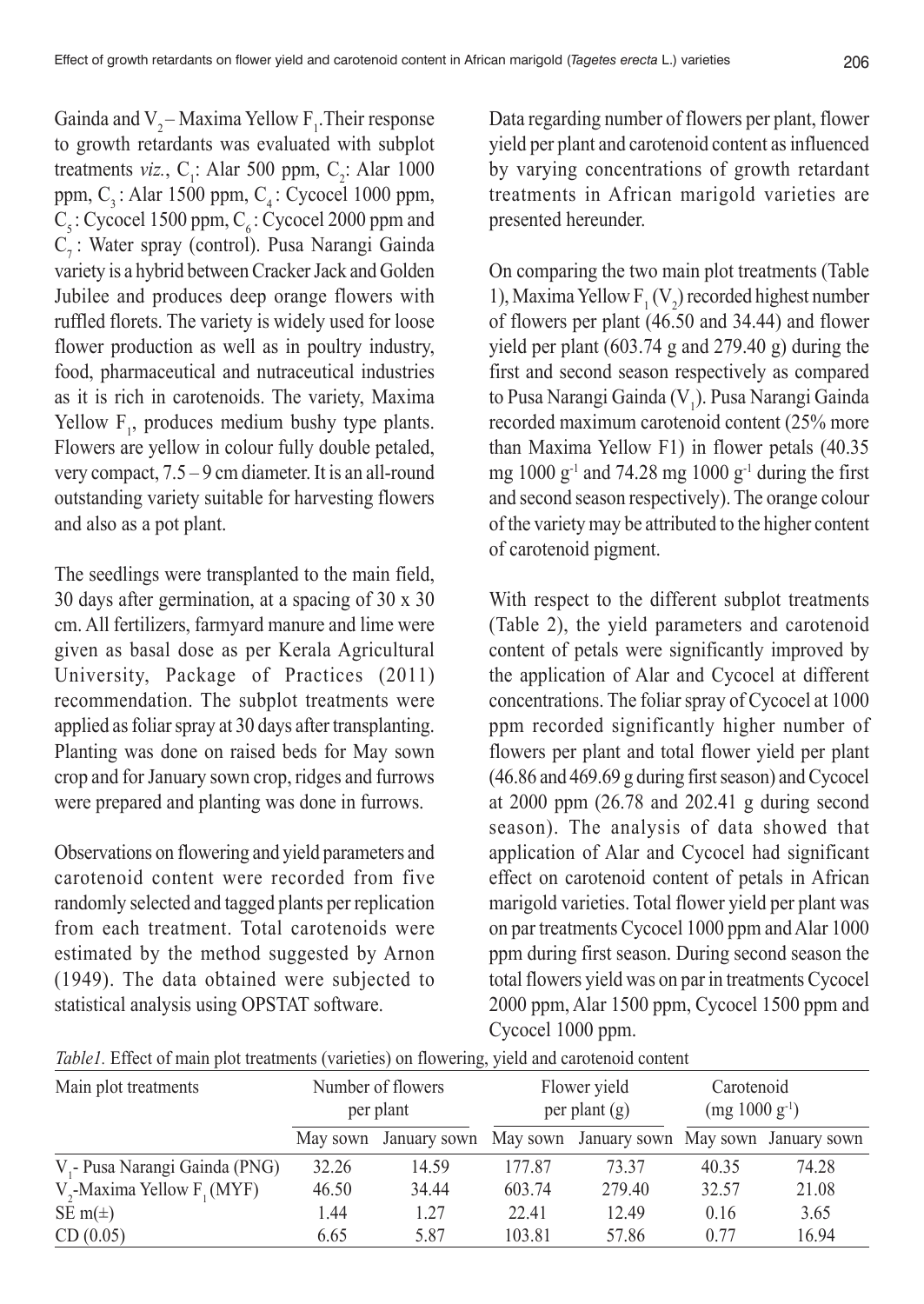| Subplot treatments                  | Number of flowers per plant |              |          | Flower yield per plant (g) | Carotenoid (mg 1000 g <sup>-1</sup> ) |              |
|-------------------------------------|-----------------------------|--------------|----------|----------------------------|---------------------------------------|--------------|
|                                     | May sown                    | January sown | May sown | January sown               | May sown                              | January sown |
| $C1$ : Alar – 500 ppm               | 35.08                       | 24.70        | 379.83   | 169.35                     | 26.04                                 | 42.49        |
| $C_2$ : Alar – 1000 ppm             | 40.75                       | 24.28        | 432.50   | 169.20                     | 29.44                                 | 48.10        |
| $C3$ : Alar - 1500 ppm              | 42.68                       | 24.88        | 427.00   | 187.32                     | 40.78                                 | 58.20        |
| $C_{\text{A}}$ : Cycocel – 1000 ppm | 46.86                       | 24.76        | 469.69   | 181.88                     | 45.15                                 | 42.49        |
| $C_s$ : Cycocel – 1500 ppm          | 35.50                       | 24.58        | 326.25   | 182.00                     | 43.34                                 | 49.92        |
| $C_{6}$ : Cycocel – 2000 ppm        | 39.15                       | 26.78        | 355.33   | 202.41                     | 40.14                                 | 55.65        |
| $C_i$ : Water spray                 | 35.67                       | 21.62        | 345.05   | 142.53                     | 31.04                                 | 37.18        |
| SE m( $\pm$ )                       | 1.91                        | 0.83         | 19.36    | 13.46                      | 2.25                                  | 1.56         |
| CD(0.05)                            | 3.96                        | 1.72         | 40.19    | 27.94                      | 4.67                                  | 3.24         |

*Table 2.* Effect of sub-plot treatments (growth retardants) on flowering, yield and carotenoid content

The interaction between varieties and growth retardants revealed that Cycocel at 1000 ppm resulted in higher number of number of flowers, yield and carotenoid content in both the varieties for May sown crop and Cycocel at 2000 ppm for January sown crop. Regarding carotenoid content, spraying of Cycocel 1000 ppm on variety Pusa Narangi Gainda gave higher carotenoid content during first season, and the same variety with Cycocel 2000 ppm spray was better during second season (Table 3).

Increase in number of flowers and flower yield in African marigold with the application of Cycocel was previously reported by Kumari et al. (2013) and this could be attributed to increased mobilization of biomass to flowers from the source.The increase in carotenoid content might be due to overall effect of increase in flower yield associated with growth retardant application as reported by Kazemi et al. (2014) in pot marigold and also due to the enhanced production of cytokinins with growth retardant spray which in turn

| Table 3: Effect of interaction (Varieties x Growth retardants) on flowering, yield and carotenoid content |  |  |  |  |  |
|-----------------------------------------------------------------------------------------------------------|--|--|--|--|--|
|-----------------------------------------------------------------------------------------------------------|--|--|--|--|--|

| Interactions                          | Number of flowers<br>per plant |         | Flower yield<br>per plant (g) |         | Carotenoid<br>$(mg 1000 g^{-1})$ |         |
|---------------------------------------|--------------------------------|---------|-------------------------------|---------|----------------------------------|---------|
|                                       | May                            | January | May                           | January | May                              | January |
|                                       | sown                           | sown    | sown                          | sown    | sown                             | sown    |
| $V1C1$ : PNG x Alar 500 ppm           | 26.75                          | 13.83   | 147.05                        | 70.68   | 28.31                            | 68.48   |
| $V1C2$ : PNG x Alar 1000 ppm          | 31.37                          | 12.89   | 183.00                        | 67.98   | 30.47                            | 73.36   |
| $V1C3$ : PNG x Alar 1500 ppm          | 35.00                          | 15.10   | 195.40                        | 77.24   | 42.37                            | 85.57   |
| $V_{1}C_{4}$ : PNG x Cycocel 1000 ppm | 36.91                          | 15.20   | 229.72                        | 74.34   | 53.13                            | 68.32   |
| $V_{1}C_{5}$ : PNG x Cycocel 1500 ppm | 32.33                          | 15.17   | 172.37                        | 74.39   | 49.36                            | 78.46   |
| $V_{1}C_{6}$ : PNG x Cycocel 2000 ppm | 36.63                          | 17.30   | 181.12                        | 90.68   | 40.41                            | 85.74   |
| $V_{1}C_{7}$ : PNG x Water spray      | 26.83                          | 12.67   | 136.40                        | 58.31   | 38.42                            | 60.64   |
| $V2C$ : MYF x Alar 500 ppm            | 43.40                          | 35.57   | 612.61                        | 268.01  | 23.76                            | 16.30   |
| $V, C, : MYF x$ Alar 1000 ppm         | 50.13                          | 35.67   | 681.99                        | 270.42  | 28.41                            | 22.85   |
| $V_2C_3$ : MYF x Alar 1500 ppm        | 50.37                          | 34.67   | 658.59                        | 297.4   | 39.18                            | 30.54   |
| $V_{2}C_{4}$ : MYF x Cycocel 1000 ppm | 56.80                          | 34.32   | 709.65                        | 289.43  | 37.17                            | 16.67   |
| $V, C_s$ : MYF x Cycocel 1500 ppm     | 38.67                          | 33.99   | 480.13                        | 289.61  | 37.33                            | 21.38   |
| $V, C_s$ : MYF x Cycocel 2000 ppm     | 41.67                          | 36.27   | 529.53                        | 314.15  | 39.27                            | 25.56   |
| $V_{1}C_{1}$ : MYF x Water spray      | 44.50                          | 30.57   | 553.70                        | 226.76  | 23.47                            | 13.73   |
| SE m $(\pm)$                          | 2.70                           | 1.17    | 27.38                         | 19.03   | 3.18                             | 2.21    |
| CD(0.05)                              | 7.32                           | NS      | 87.54                         | NS      | 6.64                             | 8.90    |